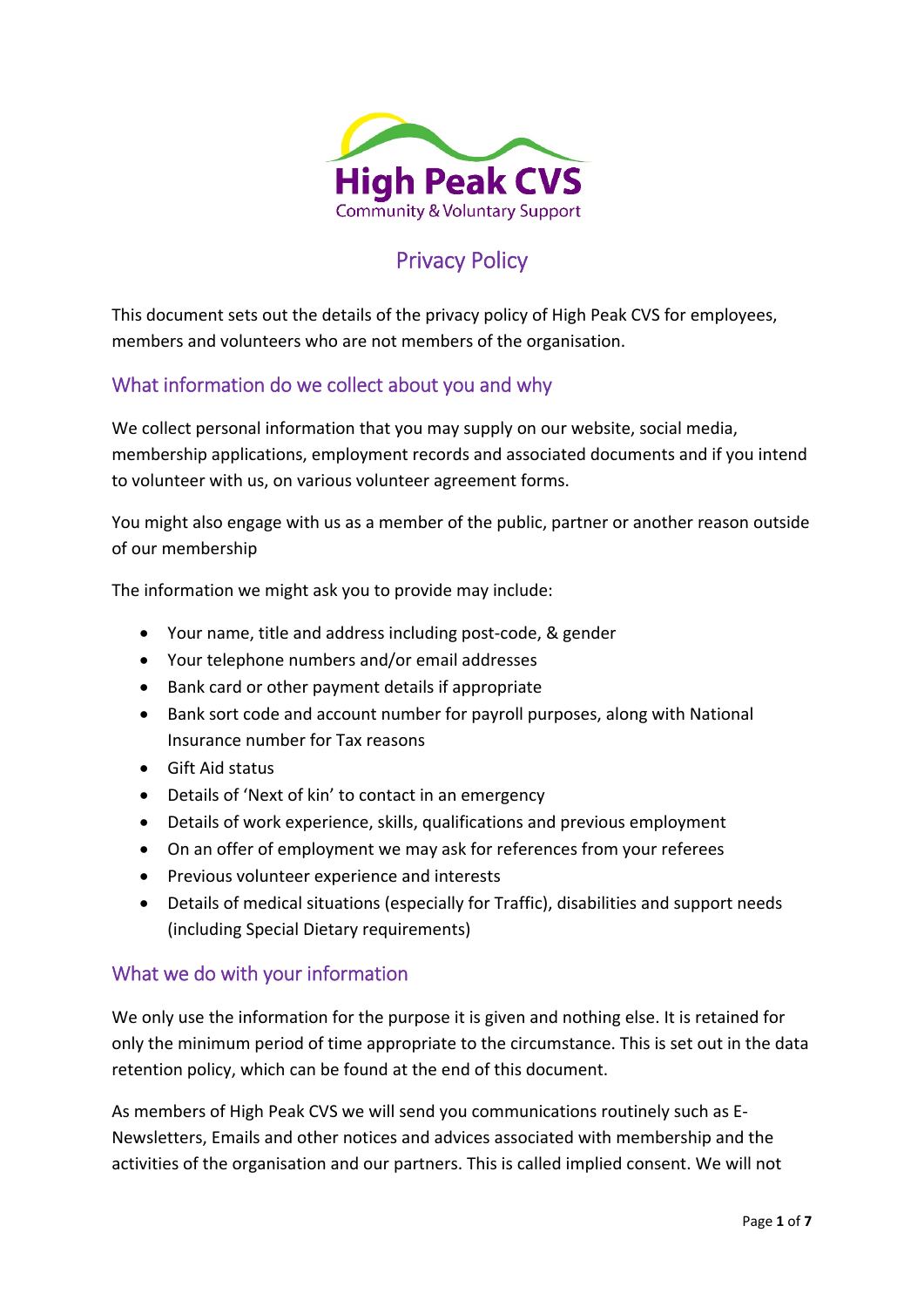send you anything else, for example marketing material not associated with the CVS and our partners and our activities unless you have asked for it.

You can opt out of any or all of our communications at any point simply by contacting us at:

High Peak CVS Dunbar House, 105 Buxton Road Whaley Bridge, High Peak SK23 7HX Email: hello@highpeakcvs.org.uk

There are some membership, employment and donation communications that we are required or may be required to send (by physical post) regardless of your contact preferences. These are essential communications deemed necessary to fulfil our contractual obligations to you. This would include (as members):

 Any specific issues arising from the payment of your membership fee or related Gift Aid instruction

(as employees)

- Written notices of pay related communications, for example pay rise, or changes to pay policy, redundancy, liquidation/administration
- Necessary notices or communications about your contract and the contract of employment itself
- Written notices of disciplinary related activities

(as employees and volunteers)

 Other urgent notices deemed necessary for the safe execution of your duties, for example urgent notices about Health and Safety, security, or notices to inform the workforce that the site is closing, warnings of dangerous occurrences or events etc.

Often these will be handed to you in person on site or emailed to your work email address.

As members, employees and volunteers you will receive regular communications by email, verbal and face‐to‐face that relate to your membership, employment, duties and activities. These may include instructions or information.

Data about volunteers and members will be kept on a membership and volunteer database where access is restricted.

## Specific areas we may ask for your personal data and why

*Payroll and expenses claims*: for employees in order to pay your salary or wages due under contract we will require your bank details and National Insurance number (for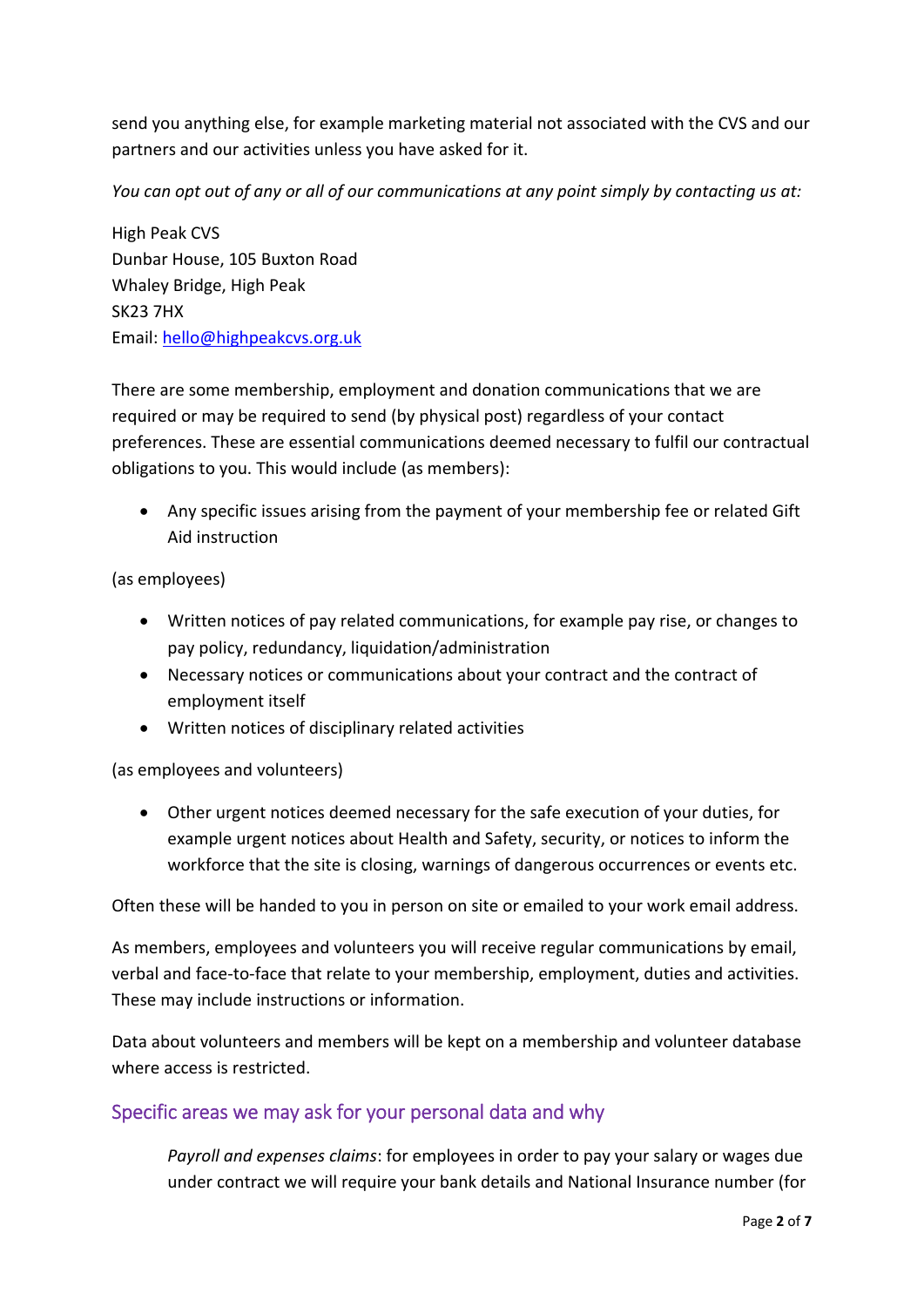tax). Bank details are also used to process expenses claims. You may as a volunteer offer these details voluntarily in order to be reimbursed for an expense incurred as a volunteer (for example a purchase or travel costs). If you do not wish to provide bank details we can reimburse by cheque (while that method remains available). Details of this and other details such as National Insurance number and start dates are kept securely. You may ask the Finance Manager for sight or any details held about you.

*Pension*: if you are eligible as an employee to join the workplace pension scheme, we or the pension provider may ask for additional information relating to that, but primarily this is driven by the payroll system. See above. Please ask the Financial Manager for sight or any details held about you regarding pensions.

*Skills and experience*: we may as both employees and volunteers ask for evidence of qualifications (i.e. certificates), or details of previous employment. We may ask for referee information to acquire a reference. These details are retained within a personnel file kept securely in the case of employees. In the case of volunteers, in your individual volunteer record and within the membership and volunteering database. Staff: you may ask your Line Manager for sight of your own personnel file. Volunteers: you may ask the Supervisor responsible for volunteering and membership for records held about you.

*Training*: We may require you to undergo specific training while a volunteer or staff member. This includes for example: Health and Safety Training, Customer Service Training, Safeguarding Training, fire safety training, manual handling. Any certification or attendance records are kept on the individual's personnel file or within the membership and volunteering database and where appropriate physical records. You may ask to see these at any time.

*Board Members*: on nomination for the post of Board Member (Trustee) of the Board of Management, we will ask you for details of relevant skills and experience which are shared with the membership. A personal statement is also requested.

*Medical information*: as volunteers and employees we may in some circumstances require you to undergo a medical examination or to provide private medical information. In other circumstances it is in your best interests to provide details of disabilities and support needs so these may be taken into account and measures taken to support you in your work. These details are used for the purposes described only and are kept securely.

*Gift Aid*: in order to make a claim to HMRC we need to ask for your name, address and post-code and whether or not you are a UK tax-payer. If you are not a UK taxpayer you cannot 'gift aid'.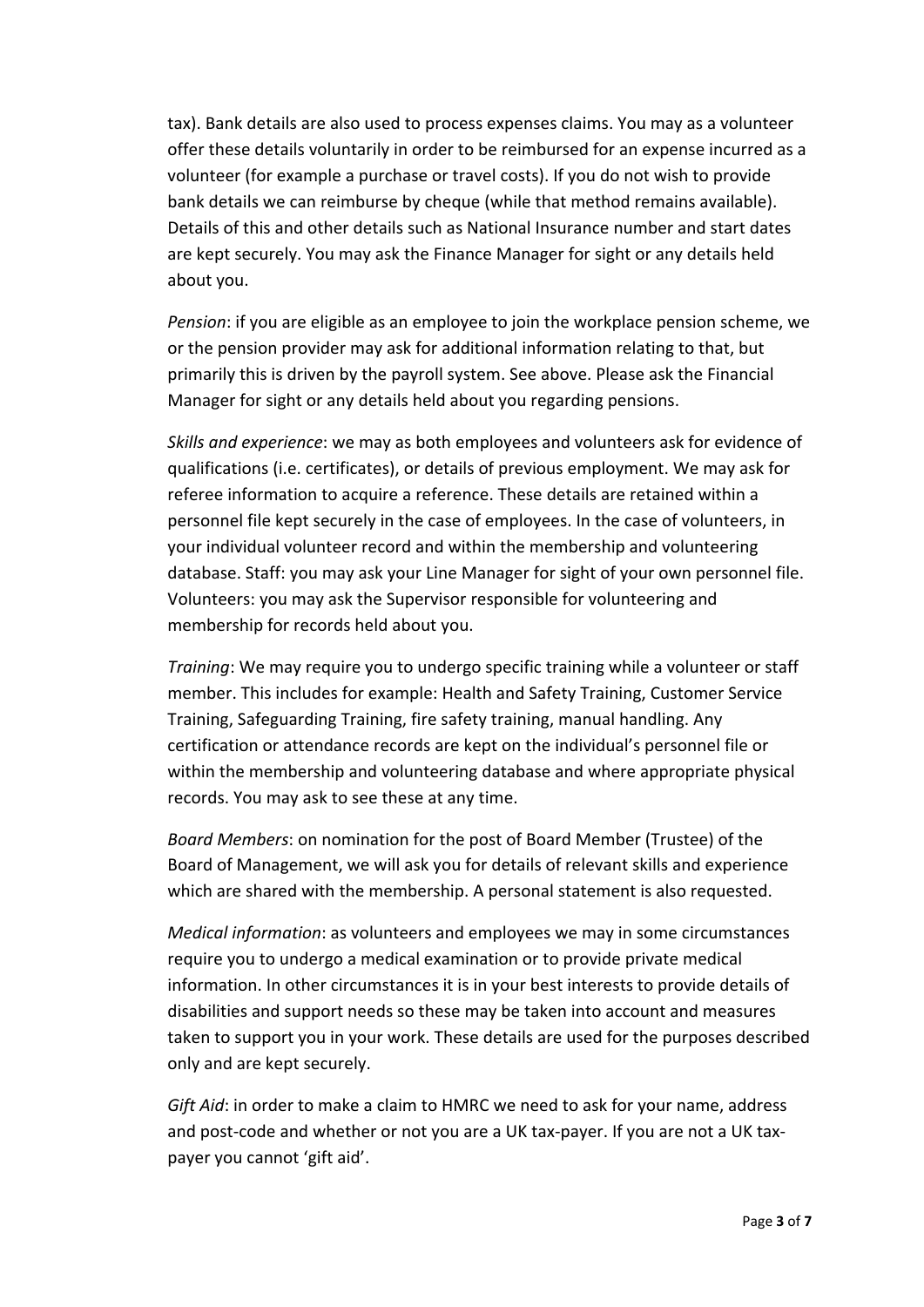*First‐Aid and emergencies*: if in the unfortunate circumstances you need emergency assistance, or if you experience an incident that needs reporting on Health and Safety grounds, we may ask for some personal contact details. If so these are used for that purpose only, for example to contact you again for insurance purposes or to discuss an event or incident. Incidents may be discussed at H&S management meetings but with personal data removed.

*Electronic Newsletter*: we produce a regular e‐newsletter sent by email. This is sent to those who gave express permission to receive it. We will not send you this newsletter if not requested. We will not use your contact details collected for another purpose (i.e. gift-aid, contract of employment, volunteer agreement) to send you this e‐newsletter.

*Donations*: If you are donating cash (for example a collection box) there is no obligation to provide any personal details, though gift‐aid forms are available. Cheque and other donations for either specific campaigns or general donations will be acknowledged/thanked if requested but will not be made public unless expressly negotiated and discussed.

# Who we might share your information with:

We do not share or sell your personal data that may be collected as part of your visit (or your business contract) to any other person, or organisation (with the exception of what we are required to do in regards to Gift Aid and the HMRC and the workplace pension provider).

## How we keep information secure?

We have implemented physical security procedures, rules and IT technical measures to protect the personal data that we have under our control from:

- Unauthorised access
- Improper use or disclosure
- Unauthorised modification

Employees and authorised volunteers who have access to, and are associated with, the processing of personal data, are legally obliged to respect the confidentiality of your personal data.

Measures include the storage of personal data in secure areas not accessible to the general public or non‐authorised members or volunteers.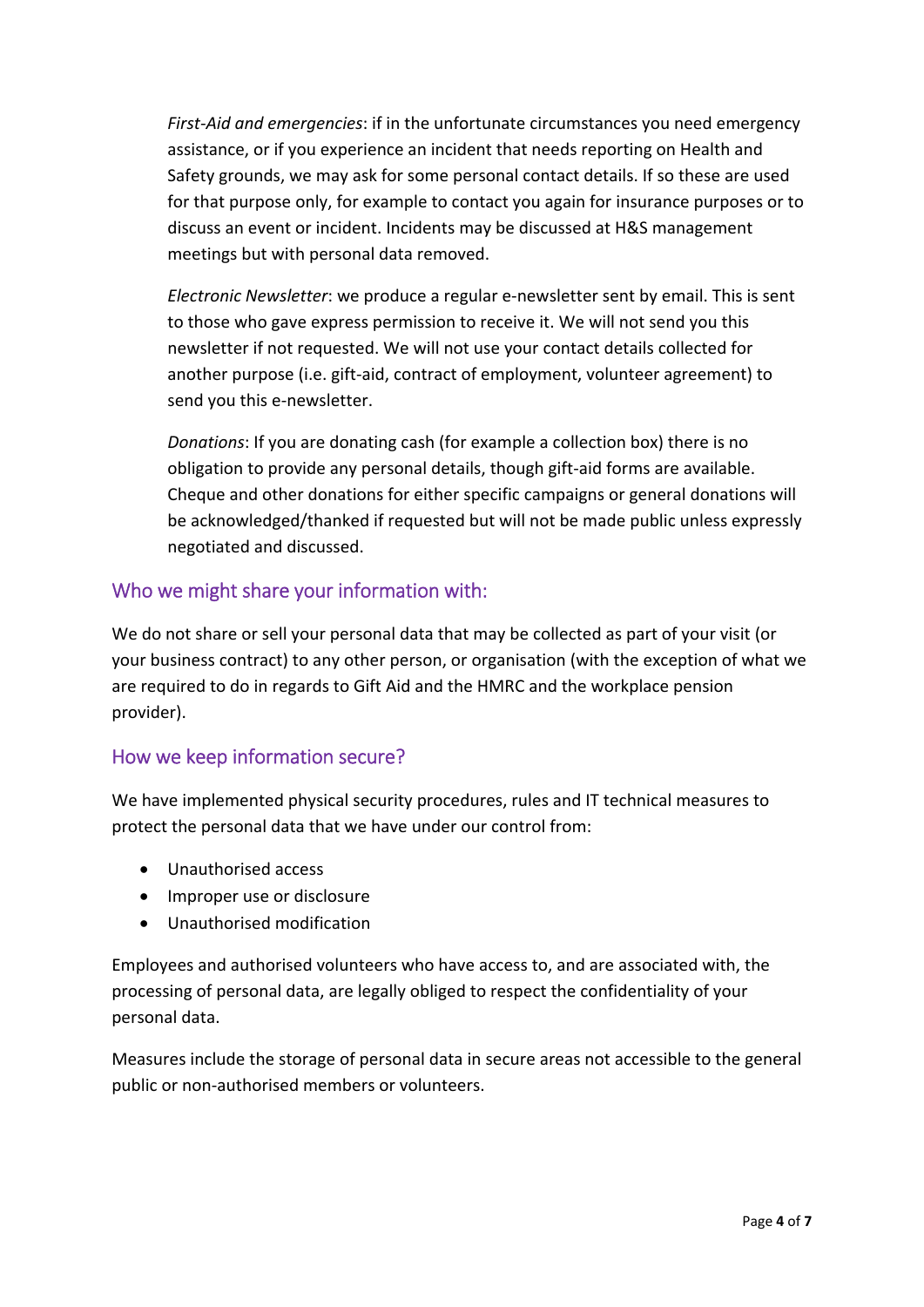## 16 or Under

We are concerned to protect the privacy of children aged 16 or under. If you are aged 16 or under, we require that you get your parent/guardian's permission on any volunteer agreement which is renewed annually until over the age of 16. We have a full safeguarding policy for all staff and volunteers.

#### Your obligations

You have a duty and an obligation to not share commercial data about High Peak CVS and private personal data about individuals (members, non‐members, volunteers and public visitors) to anyone outside the organisation and only within the organisation when it is necessary to fulfil your duties.

You must:

- Not keep any data which contains personal information at home (names, addresses, dates of birth, medical information etc.) without the express permission of the Data Protection Officer or your line manager. Measures must be implemented for any authorised data kept at home, for example a locked cupboard or encrypted drive/memory stick.
- Not leave personal data unattended on desks or in unlocked draws when not being worked on. Effort must be made to secure data at night in locked and secure areas.
- surrender personal data about members, staff, non-member volunteers and public visitors if your duties no longer require you to have it anymore.
- **not** contact another member, staff member, non‐member volunteer or public visitor using personal data you have without express permission of that person, or the Data Protection Officer or your line manager.
- Ensure that requests for personal data (for example the address of a particular member) are made via the Data Protection Officer or your line manager.
- Ensure that any authorised data you have meets the requirements of the data retention policy, i.e. is not kept longer than required by the policy.

Managers or supervisors who keep data on volunteers must ensure that data is secure from unauthorised access.

If these requirements are broken this may result in disciplinary action.

## How can I access the information about me?

You can ask us if we are keeping any personal data about you and you can also request to receive a copy of that personal data – this is called a Subject Access request.

Applications of this nature should be made in writing to: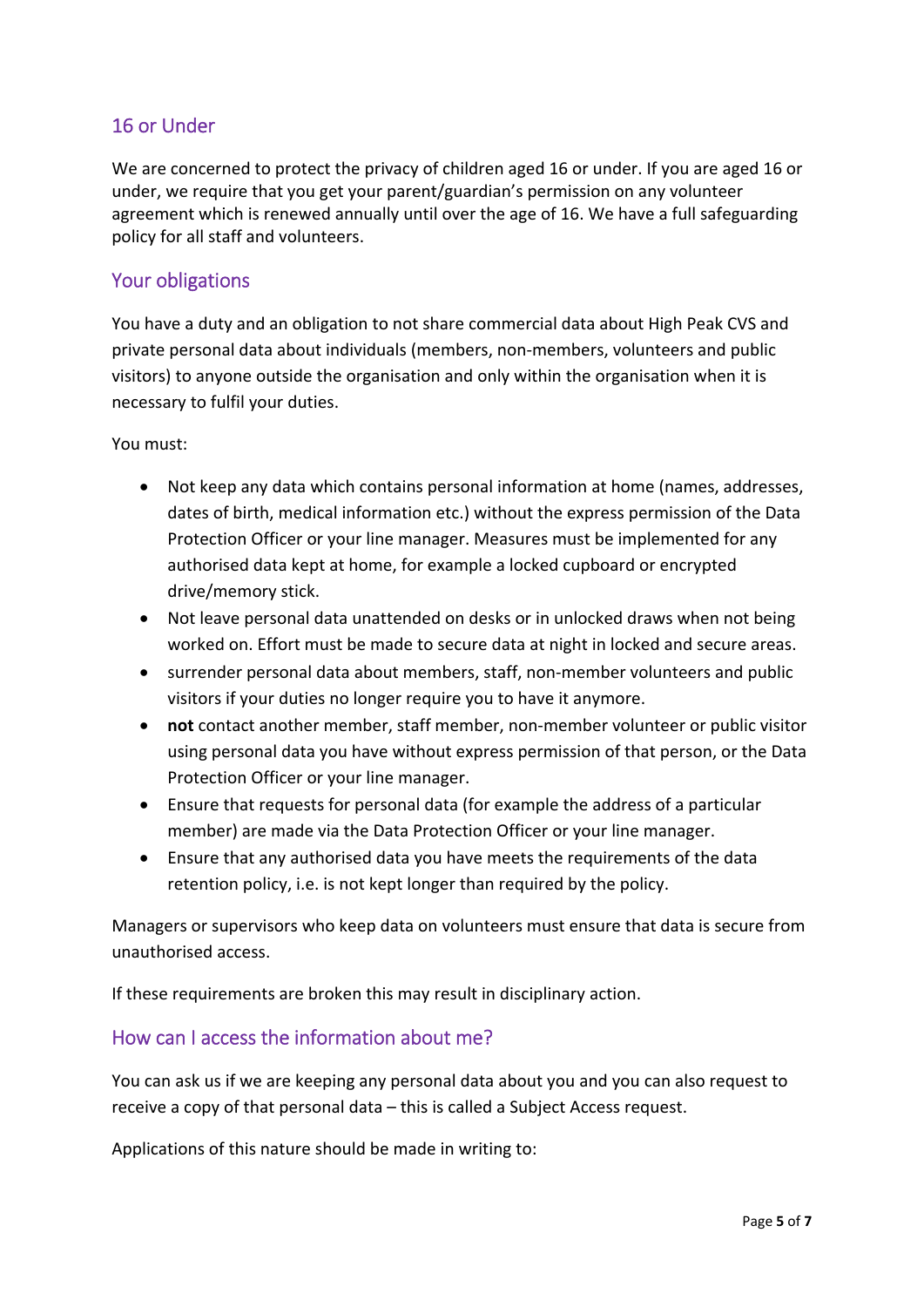High Peak CVS Dunbar House, 105 Buxton Road Whaley Bridge, High Peak SK23 7HX

# Changes to our privacy policy

We regularly review our privacy policy and may make changes from time to time. This privacy policy was last changed on the **1st July 2020**.

#### How to contact us:

If you have any comments on our privacy notice, or on information we hold about you, please write to:

High Peak CVS Dunbar House, 105 Buxton Road Whaley Bridge, High Peak SK23 7HX Email: hello@highpeakcvs.org.uk

## Data Retention Policy

We will only keep personal information for the minimum period it is necessary to do so.

*Payroll documentation*: related documentation and records like P45s, P60s and change of tax codes must be kept under statutory provision for 6 years plus the current year.

*Personnel records*: continuously while an employee/volunteer; 6 years after leaving employment.

*Applications*: application forms and interview notes: 6 months from interview

*Pensions schemes*: while you are an employee and within a scheme your data is kept continuously relating to the scheme, once left employment: 6 years after date of death or 10 years after benefit ceases, whichever comes first.

*Volunteer details*: continuously while a volunteer; 2 years after ceasing to be a volunteer (in case of return to volunteering).

*Gift Aid*: we are obliged to keep gift-aid records for 7 years.